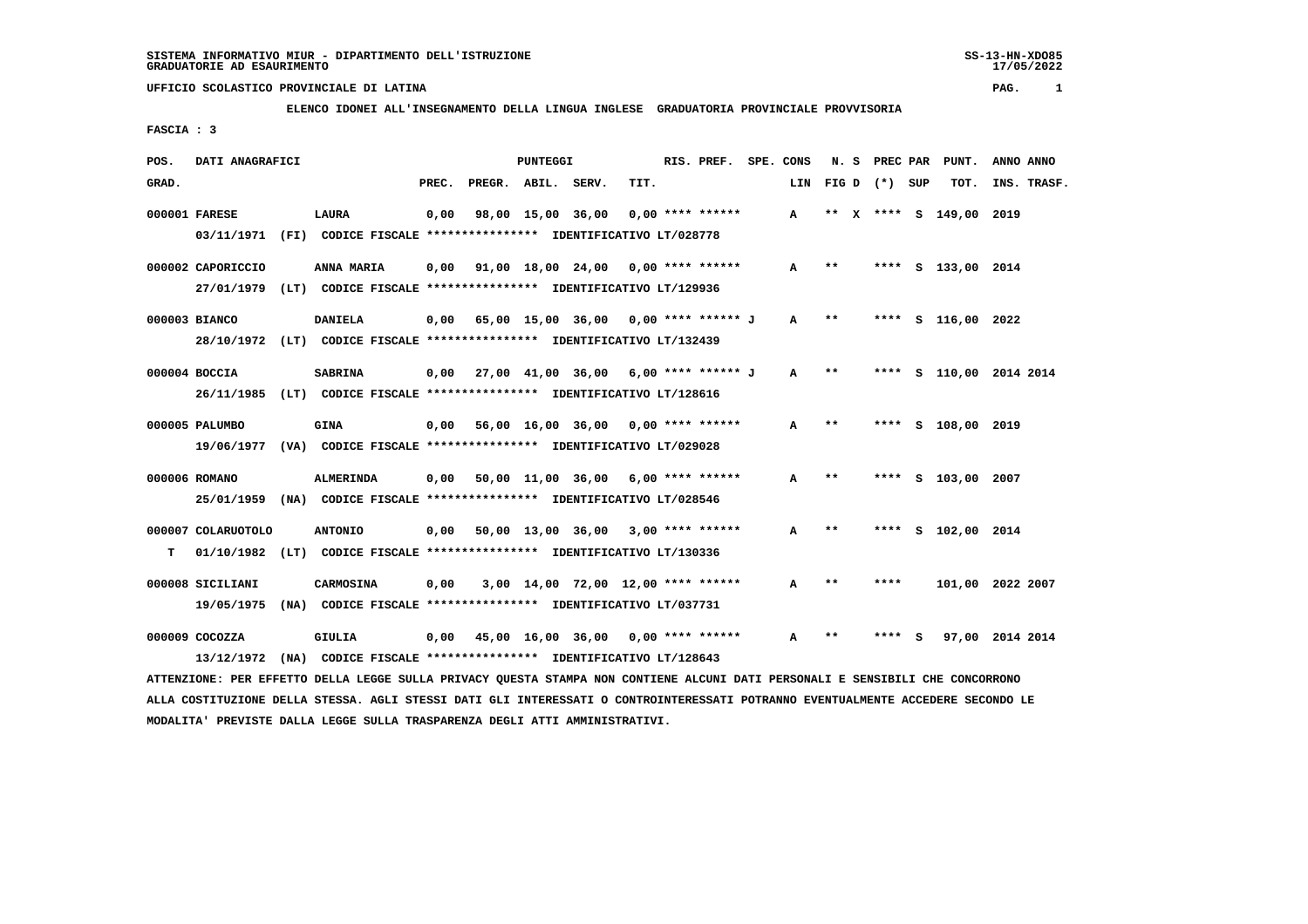**ELENCO IDONEI ALL'INSEGNAMENTO DELLA LINGUA INGLESE GRADUATORIA PROVINCIALE PROVVISORIA**

 **FASCIA : 3**

| POS.  | DATI ANAGRAFICI |                                                                         |       | PUNTEGGI           |  |                                             | RIS. PREF. SPE. CONS |                    | N. S         |                  | PREC PAR | PUNT.  | ANNO ANNO  |                 |
|-------|-----------------|-------------------------------------------------------------------------|-------|--------------------|--|---------------------------------------------|----------------------|--------------------|--------------|------------------|----------|--------|------------|-----------------|
| GRAD. |                 |                                                                         | PREC. | PREGR. ABIL. SERV. |  |                                             | TIT.                 |                    |              | LIN FIGD (*) SUP |          |        | TOT.       | INS. TRASF.     |
|       | 000010 ETTORE   | <b>VALENTINA</b>                                                        | 0,00  |                    |  | 30,00 41,00 24,00                           |                      | $0.00$ **** ****** | A            | $**$             | ****     | S.     | 95,00 2009 |                 |
|       | 20/03/1977      | (TA) CODICE FISCALE **************** IDENTIFICATIVO LT/119670           |       |                    |  |                                             |                      |                    |              |                  |          |        |            |                 |
|       | 000011 RECINE   | <b>SILVIA</b>                                                           | 0.00  |                    |  | 44,00 14,00 36,00 0,00 **** ******          |                      |                    | $\mathbf{A}$ | $* *$            |          | **** S | 94,00 2014 |                 |
|       | 06/06/1980      | (LT) CODICE FISCALE **************** IDENTIFICATIVO LT/128962           |       |                    |  |                                             |                      |                    |              |                  |          |        |            |                 |
|       | 000012 SALVUCCI | <b>EMANUELA</b>                                                         |       |                    |  | $0.00$ 66.00 13.00 12.00 0.00 **** ******   |                      |                    | A            | $* *$            |          | - S    | 91,00 2002 |                 |
|       |                 | 30/07/1979 (FR) CODICE FISCALE *************** IDENTIFICATIVO LT/028521 |       |                    |  |                                             |                      |                    |              |                  |          |        |            |                 |
|       | 000013 RICCIO   | ANNA LISA                                                               |       |                    |  | $0,00$ 44,00 11,00 36,00 0,00 **** ****** J |                      |                    | $\mathbf{A}$ | $* *$            | ****     | - 5    | 91,00 2014 |                 |
| т     | 20/03/1981      | (NA) CODICE FISCALE **************** IDENTIFICATIVO LT/132038           |       |                    |  |                                             |                      |                    |              |                  |          |        |            |                 |
|       | 000014 VEGLIA   | <b>ANTONIA</b>                                                          |       |                    |  | $0,00$ 24,00 41,00 22,00 0,00 **** ******   |                      |                    | A            | $**$             | ****     | - S    |            | 87,00 2022 2022 |
|       | 04/08/1981      | (LT) CODICE FISCALE **************** IDENTIFICATIVO LT/326492           |       |                    |  |                                             |                      |                    |              |                  |          |        |            |                 |
|       | 000015 VETRELLA | <b>SILVANA</b>                                                          |       |                    |  | $0,00$ 21,00 13,00 36,00 6,00 **** ******   |                      |                    | A            | $* *$            | ****     | - S    |            | 76,00 2022 2022 |
|       | 08/06/1968      | (NA) CODICE FISCALE **************** IDENTIFICATIVO LT/326493           |       |                    |  |                                             |                      |                    |              |                  |          |        |            |                 |
|       | 000016 SANTILLO | LOREDANA                                                                | 0,00  |                    |  | 33,00 16,00 24,00 0,00 **** ******          |                      |                    | A            | $* *$            |          | **** S |            | 73,00 2011 2011 |
|       | 22/11/1978      | (NA) CODICE FISCALE **************** IDENTIFICATIVO LT/124367           |       |                    |  |                                             |                      |                    |              |                  |          |        |            |                 |
|       | 000017 MANNUCCI | <b>FLAVIA</b>                                                           | 0.00  | 37,00              |  | $0.00$ 36,00 0,00 **** ******               |                      |                    | $\mathbf{A}$ | $***$<br>X.      |          | **** S |            | 73,00 2022 2022 |
|       | 22/04/1979      | (RM) CODICE FISCALE **************** IDENTIFICATIVO LT/326508           |       |                    |  |                                             |                      |                    |              |                  |          |        |            |                 |
|       | 000018 PANTALEO | <b>FRANCESCA</b>                                                        |       |                    |  | $0,00$ 18,00 14,00 36,00 3,00 **** ******   |                      |                    | A            | * *              |          | S      | 71,00 2014 |                 |
| т     | 28/11/1981      | (NA) CODICE FISCALE **************** IDENTIFICATIVO LT/138288           |       |                    |  |                                             |                      |                    |              |                  |          |        |            |                 |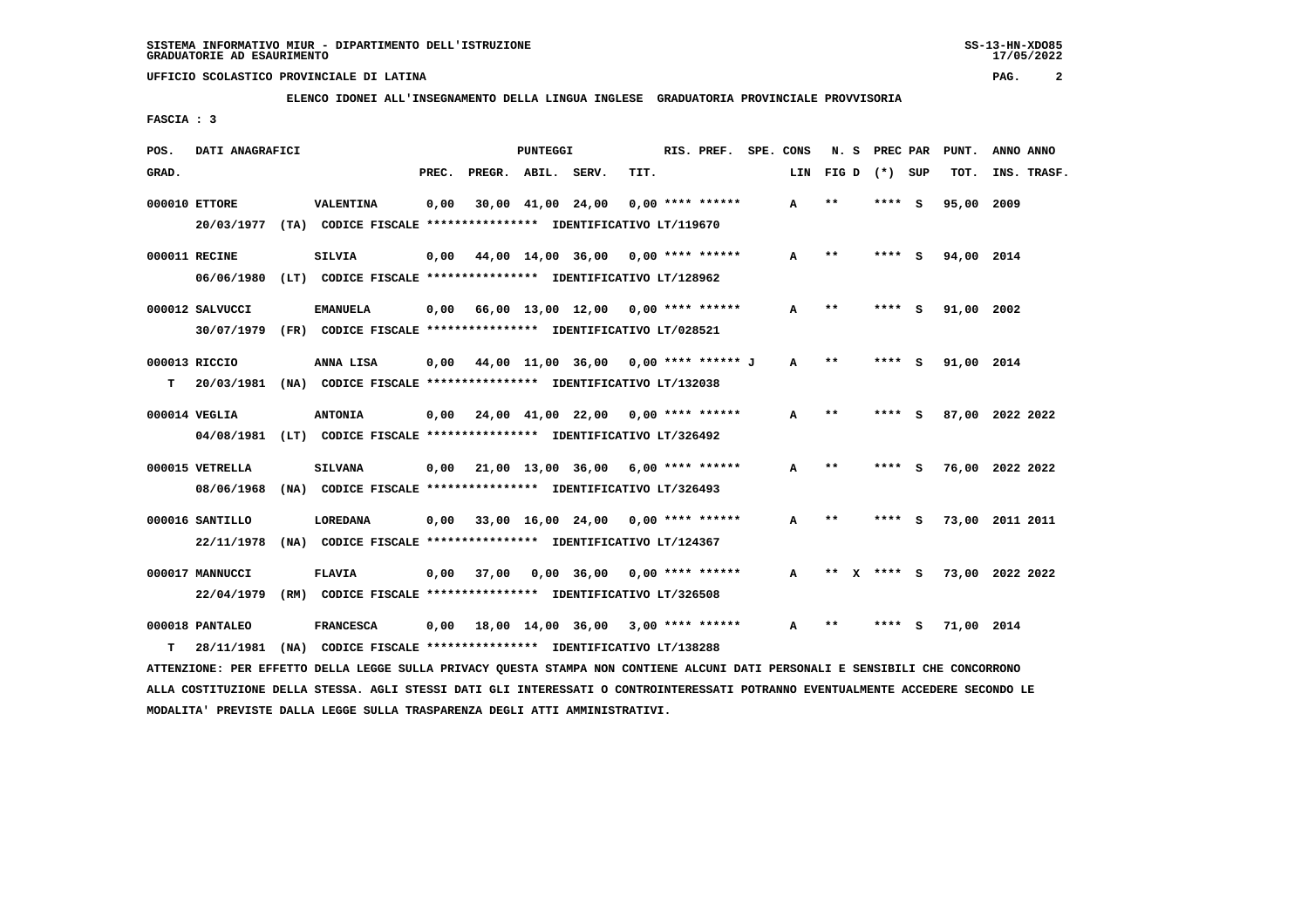**ELENCO IDONEI ALL'INSEGNAMENTO DELLA LINGUA INGLESE GRADUATORIA PROVINCIALE PROVVISORIA**

 **FASCIA : 3**

| POS.         | DATI ANAGRAFICI  |                                                                         |       |                    | PUNTEGGI           |                                       |      | RIS. PREF.         | SPE. CONS | N.S          |              | PREC PAR |     | PUNT.      | ANNO ANNO       |
|--------------|------------------|-------------------------------------------------------------------------|-------|--------------------|--------------------|---------------------------------------|------|--------------------|-----------|--------------|--------------|----------|-----|------------|-----------------|
| GRAD.        |                  |                                                                         | PREC. | PREGR. ABIL. SERV. |                    |                                       | TIT. |                    | LIN       | FIG D        |              | $(*)$    | SUP | TOT.       | INS. TRASF.     |
| 000019 FIORE |                  | <b>FRANCESCA</b>                                                        | 0,00  |                    |                    | 18,00 16,00 36,00                     |      | $0.00$ **** ****** | A         | $***$        |              | ****     | - S |            | 70,00 2019 2005 |
|              | 15/01/1980       | (NA) CODICE FISCALE **************** IDENTIFICATIVO LT/035125           |       |                    |                    |                                       |      |                    |           |              |              |          |     |            |                 |
|              | 000020 FERRARO   | <b>GIUSEPPINA</b>                                                       | 0,00  |                    | 42,00 15,00        | 0,00                                  |      | $0.00$ **** ****** | A         | $* *$        |              | ****     |     |            | 57,00 2003 2003 |
|              |                  | 30/05/1972 (LT) CODICE FISCALE *************** IDENTIFICATIVO LT/030766 |       |                    |                    |                                       |      |                    |           |              |              |          |     |            |                 |
|              | 000021 PARENTE   | <b>ELISABETTA</b>                                                       | 0,00  |                    |                    | $6,00$ $14,00$ $36,00$                |      | $0.00$ **** ****** | А         | $***$        |              |          | s   | 56,00      | 2022 2022       |
|              | 30/10/1965       | (CE) CODICE FISCALE **************** IDENTIFICATIVO LT/326497           |       |                    |                    |                                       |      |                    |           |              |              |          |     |            |                 |
|              | 000022 CRISPINO  | <b>FRANCESCA</b>                                                        | 0,00  |                    |                    | $0,00$ 15,00 24,00 3,00 **** ****** J |      |                    | A         | $* *$        |              | **** S   |     |            | 42,00 2022 2022 |
|              | 06/11/1978       | (NA) CODICE FISCALE **************** IDENTIFICATIVO LT/326480           |       |                    |                    |                                       |      |                    |           |              |              |          |     |            |                 |
|              | 000023 DEL PRETE | <b>MARIA</b>                                                            | 0,00  |                    |                    | $0.00$ 11.00 24.00 3.00 **** ******   |      |                    | A         | $**$         |              | **** S   |     |            | 38,00 2022 2022 |
| т            | 07/02/1981       | (CE) CODICE FISCALE **************** IDENTIFICATIVO LT/326469           |       |                    |                    |                                       |      |                    |           |              |              |          |     |            |                 |
|              | 000024 FEDELE    | MASSIMILIANO                                                            | 0,00  |                    | 3,00 18,00         | 0,00                                  |      | $6.00$ **** ****** | A         | $\star\star$ | X.           | **** S   |     | 27,00 2014 |                 |
|              | 16/06/1977       | (FR) CODICE FISCALE **************** IDENTIFICATIVO LT/135219           |       |                    |                    |                                       |      |                    |           |              |              |          |     |            |                 |
| 000025 NASSA |                  | ANNA MARIA                                                              | 0,00  |                    | $6,00 \quad 16,00$ | 0.00                                  |      | $0.00$ **** ****** | A         | $***$        | $\mathbf{x}$ | **** S   |     |            | 22,00 2022 2022 |
|              | 26/12/1966       | (CE) CODICE FISCALE **************** IDENTIFICATIVO LT/326502           |       |                    |                    |                                       |      |                    |           |              |              |          |     |            |                 |
|              | 000026 MONFORTE  | <b>PAOLA</b>                                                            | 0,00  |                    | 0.00 16.00         | 0.00                                  |      | $3.00$ **** ****** | A         | $* *$        |              | ****     | - S | 19,00 2014 |                 |
|              | 29/10/1973       | (LT) CODICE FISCALE **************** IDENTIFICATIVO LT/129403           |       |                    |                    |                                       |      |                    |           |              |              |          |     |            |                 |
|              | 000027 MANCONE   | <b>ROSA</b>                                                             | 0,00  |                    | $3,00$ 11,00       | 0,00                                  |      | $3,00$ **** ****** | A         | **           |              |          | s   |            | 17,00 2022 2022 |
| т            | 11/12/1975       | (NA) CODICE FISCALE **************** IDENTIFICATIVO LT/326505           |       |                    |                    |                                       |      |                    |           |              |              |          |     |            |                 |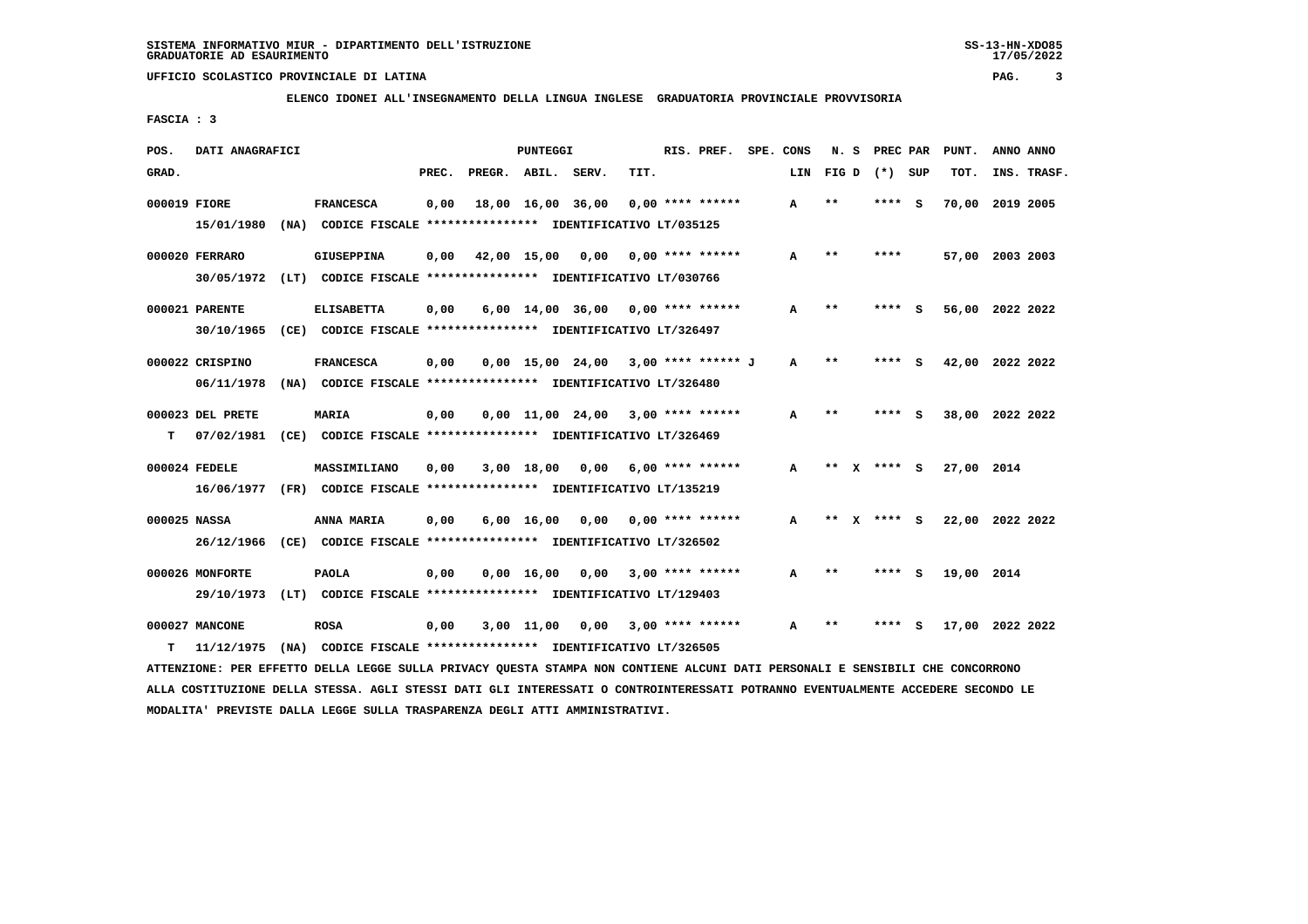**ELENCO IDONEI ALL'INSEGNAMENTO DELLA LINGUA INGLESE GRADUATORIA PROVINCIALE PROVVISORIA**

 **FASCIA : 3**

| POS.         | DATI ANAGRAFICI<br>PUNTEGGI   |      |                                                       |       |        |       |                                  |      | RIS. PREF.         | SPE. CONS | N. S  | PREC PAR |     | PUNT. | ANNO ANNO   |  |
|--------------|-------------------------------|------|-------------------------------------------------------|-------|--------|-------|----------------------------------|------|--------------------|-----------|-------|----------|-----|-------|-------------|--|
| GRAD.        |                               |      |                                                       | PREC. | PREGR. | ABIL. | SERV.                            | TIT. |                    | LIN       | FIG D | $(* )$   | SUP | TOT.  | INS. TRASF. |  |
| 000028 VIOLA | 23/02/1968                    | (LT) | <b>MARIATERESA</b><br>CODICE FISCALE **************** | 0,00  | 3,00   | 13,00 | 0,00<br>IDENTIFICATIVO LT/028943 |      | $0,00$ **** ****** | A         | $* *$ | ****     | s   | 16,00 | 2019        |  |
| т            | 000029 LA TORRE<br>09/12/1978 | (LT) | <b>EMANUELA</b><br>CODICE FISCALE *****************   | 0.00  | 3,00   | 12,00 | 0.00<br>IDENTIFICATIVO LT/129897 |      | $0,00$ **** ****** | A         | $**$  | ****     | s   | 15,00 | 2014        |  |
| т            | 000030 VELLUCCI<br>12/02/1971 | (LT) | <b>GASPARE</b><br>CODICE FISCALE *****************    | 0,00  | 0,00   | 11,00 | 0,00<br>IDENTIFICATIVO LT/142661 |      | $1,00$ **** ****** | A         | $* *$ | ****     |     | 12,00 | 2014        |  |